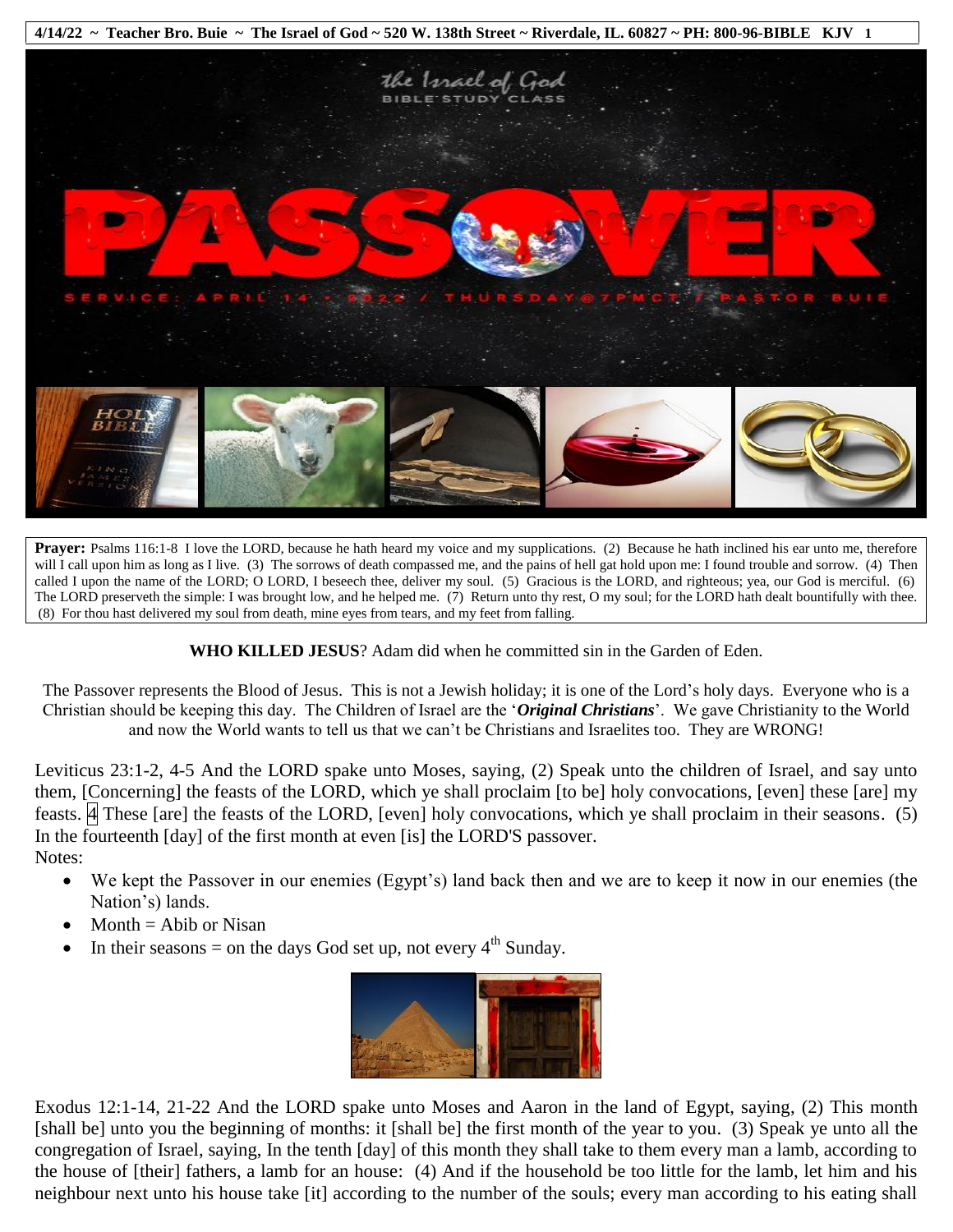make your count for the lamb. (5) Your lamb shall be without blemish, a male of the first year: ye shall take [it] out from the sheep, or from the goats: (6) And ye shall keep it up until the fourteenth day of the same month: and the whole assembly of the congregation of Israel shall kill it in the evening. (7) And they shall take of the blood, and strike [it] the two side posts and on the upper door post of the houses, wherein they shall eat it. (8) And they shall eat the flesh in that night, roast with fire, and unleavened bread; [and] with bitter [herbs] they shall eat it. (9) Eat not of it raw, nor sodden at all with water, but roast *with* fire; his head with his legs, and with the purtenance thereof. (10) And ye shall let nothing of it remain until the morning; and that which remaineth of it until the morning ye shall burn with fire. (11) And thus shall ye eat it; [with] your loins girded, your shoes on your feet, and your staff in your hand; and ye shall eat it in haste: it [is] the LORD'S passover. (12) For I will pass through the land of Egypt this night, and will smite all the firstborn in the land of Egypt, both man and beast; and against all the gods of Egypt I will execute judgment: I [am] the LORD. (13) And the blood shall be to you for a token upon the houses where ye [are]: and when I see the blood, I will pass over you, and the plague shall not be upon you to destroy [you], when I smite the land of Egypt. (14) And this day shall be unto you for a memorial; and ye shall keep it a feast to the LORD throughout your generations; ye shall keep it a feast by an ordinance for ever.  $\boxed{21}$  Then Moses called for all the elders of Israel, and said unto them, Draw out and take you a lamb according to your families, and kill the passover. (22) And ye shall take a bunch of hyssop, and dip it in the blood that is in the bason, and strike the lintel and the two side posts with the blood that is in the bason; and none of you shall go out at the door of his house until the morning. Notes:

- The Lord's New Year begins in the spring, not in the dead of winter.
- The Lamb represents Jesus.
- The Romans carried out the crucifixion of Jesus at the behest of Israel.
- $\bullet$  Without blemish = without sin/perfect
- We don't eat the bitter herbs because we don't eat the lamb anymore, only unleavened bread and wine.
- The Passover is not a Sabbath day, it is a memorial.
- Passover  $=$  to pass over your sins
- As long as you are under the blood of Jesus and keep his commandments you are safe, but if you walk away from under his blood by breaking his commandments, you are no longer safe.
- Jesus is the captain of our salvation. When he rose from the dead, all of him rose. Nothing was left behind. What most preachers teach today is false. When you die, your body is buried. It is left behind until Jesus returns.

*Melchizedek*

Matthew 26:1-5, 17-21, 26-29 And it came to pass, when Jesus had finished all these sayings, he said unto his disciples, (2) Ye know that after two days is [the feast of] the passover, and the Son of man is betrayed to be crucified. (3) Then assembled together the chief priests, and the scribes, and the elders of the people, unto the palace of the high priest, who was called Caiaphas, (4) And consulted that they might take Jesus by subtilty, and kill him. (5) But they said, Not on the feast day, lest there be an uproar among the people.  $\boxed{17}$  Now the first  $\boxed{day}$  of the  $\boxed{feas}$ of] unleavened bread the disciples came to Jesus, saying unto him, Where wilt thou that we prepare for thee to eat the passover? (18) And he said, Go into the city to such a man, and say unto him, The Master saith, My time is at hand; I will keep the passover at thy house with my disciples. (19) And the disciples did as Jesus had appointed them; and they made ready the passover. (20) Now when the even was come, he sat down with the twelve. (21) And as they did eat, he said, Verily I say unto you, that one of you shall betray me. 26 And as they were eating, Jesus took bread, and blessed [it], and brake [it], and gave [it] to the disciples, and said, Take, eat; this is my body. (27) And he took the cup, and gave thanks, and gave [it] to them, saying, Drink ye all of it; (28) For this is my blood of the new testament, which is shed for many for the remission of sins. (29) But I say unto you, I will not drink henceforth of this fruit of the vine, until that day when I drink it new with you in my Father's kingdom. Notes: en<br>of

• Passover comes before the feast of Unleavened Bread; therefore Passover and the  $1<sup>st</sup>$  night of the feast of Unleavened Bread are 2 separate days.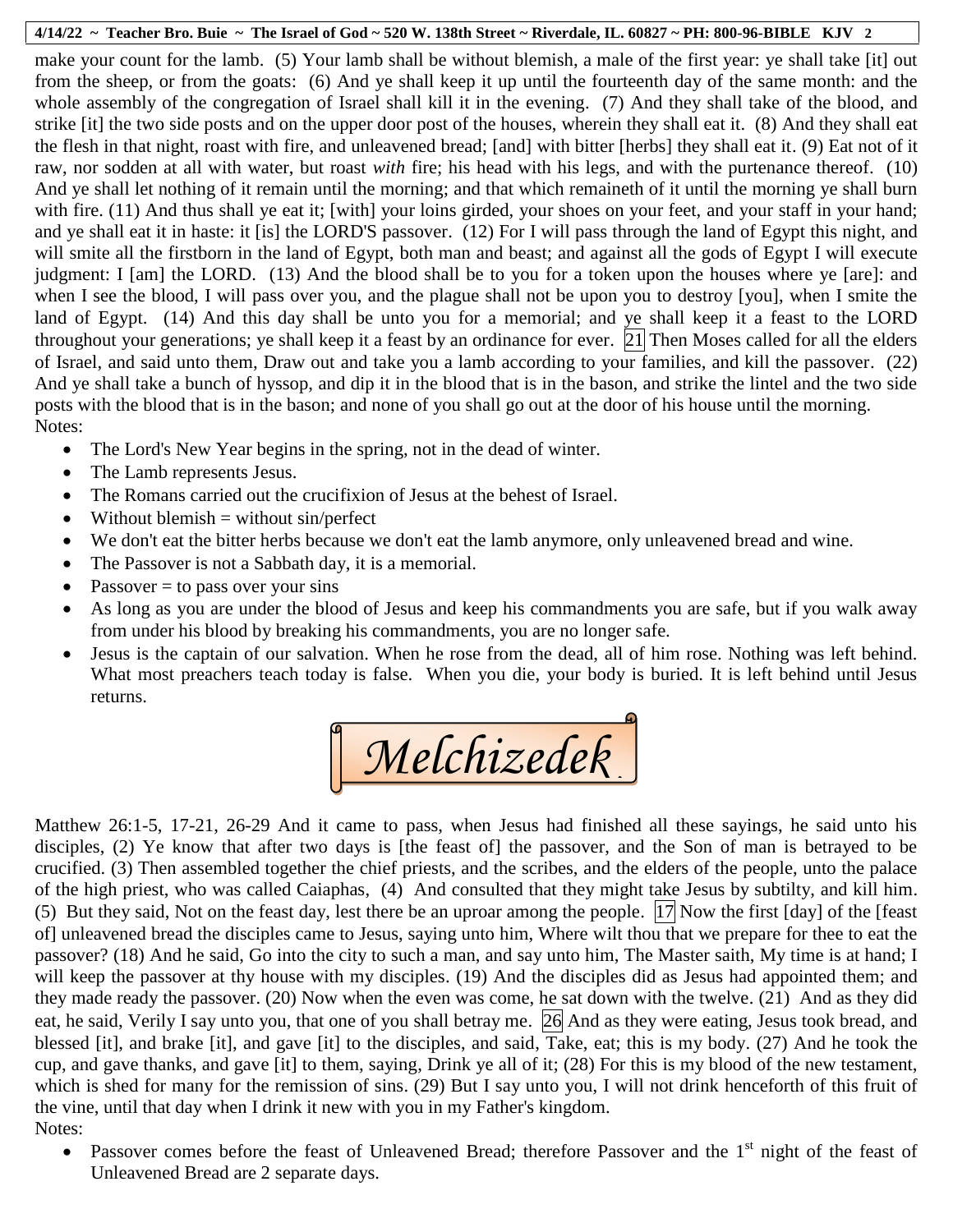- All of the feasts days of the Lord that require a sacrifice used unleavened bread, not leavened (puffed up) bread.
- Jesus will not drink of the fruit of the vine until after the 1000 years of Peace when the Father comes down with New Jerusalem.
- The Levitical priesthood was set up to make sacrifices for sins.
- When Jesus came and died for our sins, the Levitical priesthood was terminated. Melchizedek (Jesus) took back his priesthood and is now the Intercessor (High Priest).
- Jesus loaned his kingmanship to David and his priesthood to Levi. He took them back and reinstated his old protocol of bread and wine, not animal sacrifice.
- Jesus won't partake of the Passover again until the Father's kingdom comes down because then the Passover will be complete and flesh & blood will no longer exist. This is after the White Throne Judgment.

Genesis 14:1-5, 10-20 And it came to pass in the days of Amraphel king of Shinar, Arioch king of Ellasar, Chedorlaomer king of Elam, and Tidal king of nations; (2) [That these] made war with Bera king of Sodom, and with Birsha king of Gomorrah, Shinab king of Admah, and Shemeber king of Zeboiim, and the king of Bela, which is Zoar. (3) All these were joined together in the vale of Siddim, which is the salt sea. (4) Twelve years they served Chedorlaomer, and in the thirteenth year they rebelled. (4) Twelve years they served Chedorlaomer, and in the thirteenth year they rebelled. (5) And in the fourteenth year came Chedorlaomer, and the kings that *were* with him, and smote the Rephaims in Ashteroth Karnaim, and the Zuzims in Ham, and the Emims in Shaveh Kiriathaim, 10 And the vale of Siddim [was full of] slimepits; and the kings of Sodom and Gomorrah fled, and fell there; and they that remained fled to the mountain. (11) And they took all the goods of Sodom and Gomorrah, and all their victuals, and went their way. (12) And they took Lot, Abram's brother's son, who dwelt in Sodom, and his goods, and departed. (13) And there came one that had escaped, and told Abram the Hebrew; for he dwelt in the plain of Mamre the Amorite, brother of Eshcol, and brother of Aner: and these [were] confederate with Abram. (14) And when Abram heard that his brother was taken captive, he armed his trained [servants], born in his own house, three hundred and eighteen, and pursued [them] unto Dan. (15) And he divided himself against them, he and his servants, by night, and smote them, and pursued them unto Hobah, which [is] on the left hand of Damascus. (16) And he brought back all the goods, and also brought again his brother Lot, and his goods, and the women also, and the people. (17) And the king of Sodom went out to meet him after his return from the slaughter of Chedorlaomer, and of the kings that [were] with him, at the valley of Shaveh, which [is] the king's dale. (18) And Melchizedek king of Salem brought forth bread and wine: and he [was] the priest of the most high God. (19) And he blessed him, and said, Blessed [be] Abram of the most high God, possessor of heaven and earth: (20) And blessed be the most high God, which hath delivered thine enemies into thy hand. And he gave him tithes of all. Notes:

- The name 'Dan' shouldn't be mentioned here because the tribe of Dan had not been born yet.
- $\bullet$  Melchizedek = Jesus
- $\bullet$  Salem = Peace
- Abram gave tithes (10%) of all the spoils to Jesus.
- There were no Levites when Abram gave tithes to Melchizedek (Jesus).



Hebrews 7:1-17, 20-26 For this Melchisedec, king of Salem, priest of the most high God, who met Abraham returning from the slaughter of the kings, and blessed him; (2) To whom also Abraham gave a tenth part of all; first being by interpretation King of righteousness, and after that also King of Salem, which is, King of peace; (3) Without father, without mother, without descent, having neither beginning of days, nor end of life; but made like unto the Son of God; abideth a priest continually. (4) Now consider how great this man [was], unto whom even the patriarch Abraham gave the tenth of the spoils. (5) And verily they that are of the sons of Levi, who receive the office of the priesthood, have a commandment to take tithes of the people according to the law, that is, of their brethren, though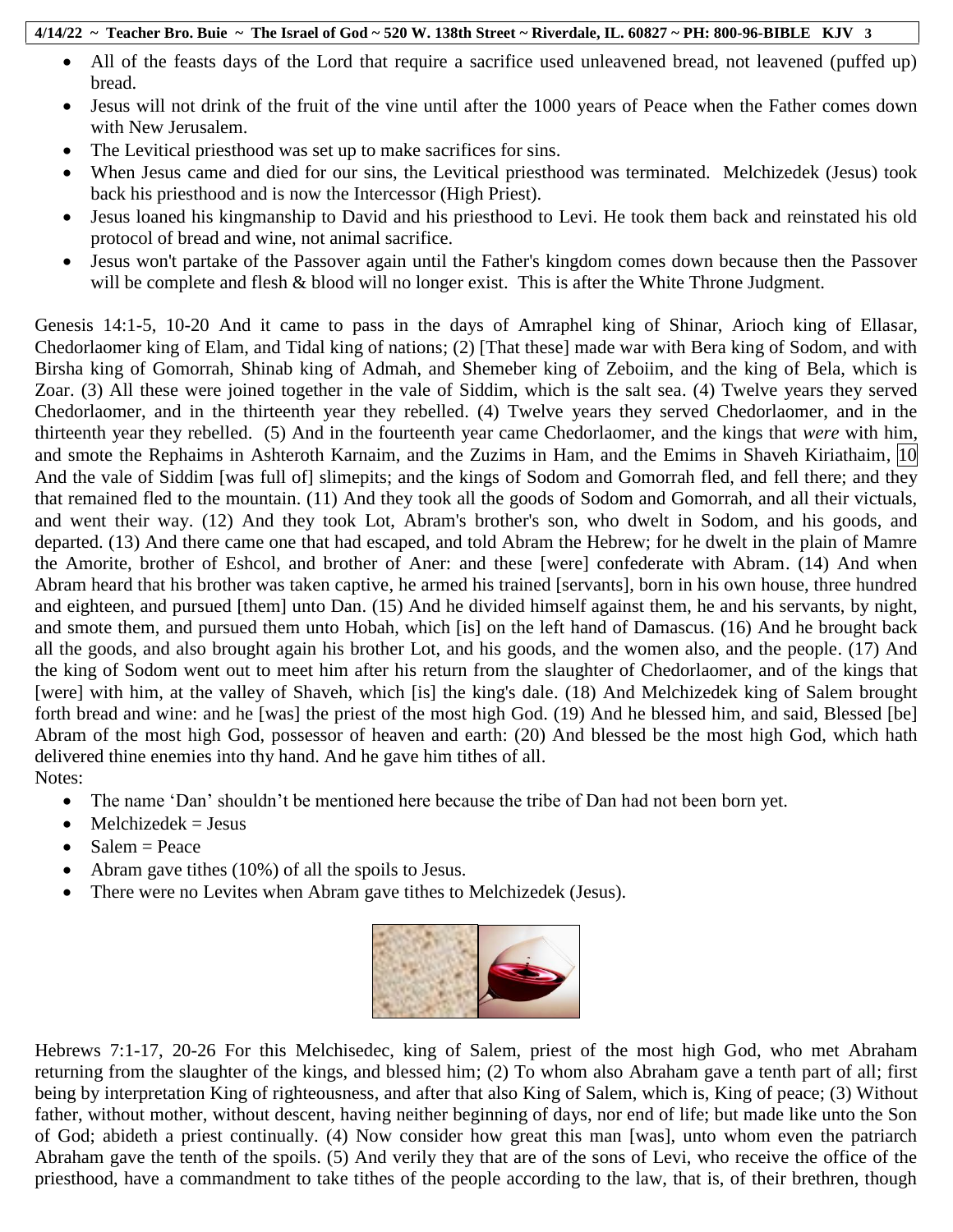they come out of the loins of Abraham: (6) But he whose descent is not counted from them received tithes of Abraham, and blessed him that had the promises. (7) And without all contradiction the less is blessed of the better. (8) And here men that die receive tithes; but there he [receiveth them], of whom it is witnessed that he liveth. (9) And as I may so say, Levi also, who receiveth tithes, payed tithes in Abraham. (10) For he was yet in the loins of his father, when Melchisedec met him. (11) If therefore perfection were by the Levitical priesthood, (for under it the people received the law,) what further need [was there] that another priest should rise after the order of Melchisedec, and not be called after the order of Aaron? (12) For the priesthood being changed, there is made of necessity a change also of the law. (13) For he of whom these things are spoken pertaineth to another tribe, of which no man gave attendance at the altar. (14) For *it is* evident that our Lord sprang out of Juda; of which tribe Moses spake nothing concerning priesthood. (15) And it is yet far more evident: for that after the similitude of Melchisedec there ariseth another priest, (16) Who is made, not after the law of a carnal commandment, but after the power of an endless life. (17) For he testifieth, Thou art a priest for ever after the order of Melchisedec.  $\overline{20}$  And inasmuch as not without an oath he was made priest: (21) (For those priests were made without an oath; but this with an oath by him that said unto him, The Lord sware and will not repent, Thou [art] a priest for ever after the order of Melchisedec:) (22) By so much was Jesus made a surety of a better testament. (23) And they truly were many priests, because they were not suffered to continue by reason of death: (24) But this [man], because he continueth ever, hath an unchangeable priesthood. (25) Wherefore he is able also to save them to the uttermost that come unto God by him, seeing he ever liveth to make intercession for them. (26) For such an high priest became us, *who is* holy, harmless, undefiled, separate from sinners, and made higher than the heavens; Notes:

- Priests can't retire; they have to die out of their position. The Catholic Church bases their priesthood on the Levitical priests. This is why the Pope can't retire; he has to die out of office.
- Melchisedec can't die because he is the Son of God, Jesus.
- The Levitical priesthood was administered with the blood of bulls and goats.
- The Priesthood of Melchisedec (Jesus) uses bread and wine not blood because Jesus was the ultimate sacrifice.
- Two laws were changed:
	- 1. The Animal Sacrifice Law (Ended with the death of Jesus)
	- 2. The Law of the Priesthood (Levitical) Jesus came out of Judah, not Levi
- Both of these laws ended when Jesus took back his priesthood of Melchisedec. He had loaned it to the Levites and took it back at his resurrection. God is a God of the living, not the dead.
- The Levitical Priesthood and the Priesthood of Melchisedec cannot coexist.



Psalms 110:1-7 The LORD said unto my Lord, Sit thou at my right hand, until I make thine enemies thy footstool. (2) The LORD shall send the rod of thy strength out of Zion: rule thou in the midst of thine enemies. (3) Thy people [shall be] willing in the day of thy power, in the beauties of holiness from the womb of the morning: thou hast the dew of thy youth. (4) The LORD hath sworn, and will not repent, Thou [art] a priest for ever after the order of Melchizedek. (5) The Lord at thy right hand shall strike through kings in the day of his wrath. (6) He shall judge among the heathen, he shall fill [the places] with the dead bodies; he shall wound the heads over many countries. (7) He shall drink of the brook in the way: therefore shall he lift up the head. Notes:

- $\bullet$  The LORD = The Father
- $\bullet$  My Lord = Jesus, the Son
- $\bullet$  Day of thy power = the Second Coming of Jesus
- Melchizedek is an immortal (can't die), therefore his priesthood is forever (never ending).
	- o JESUS is MELCHIZEDEK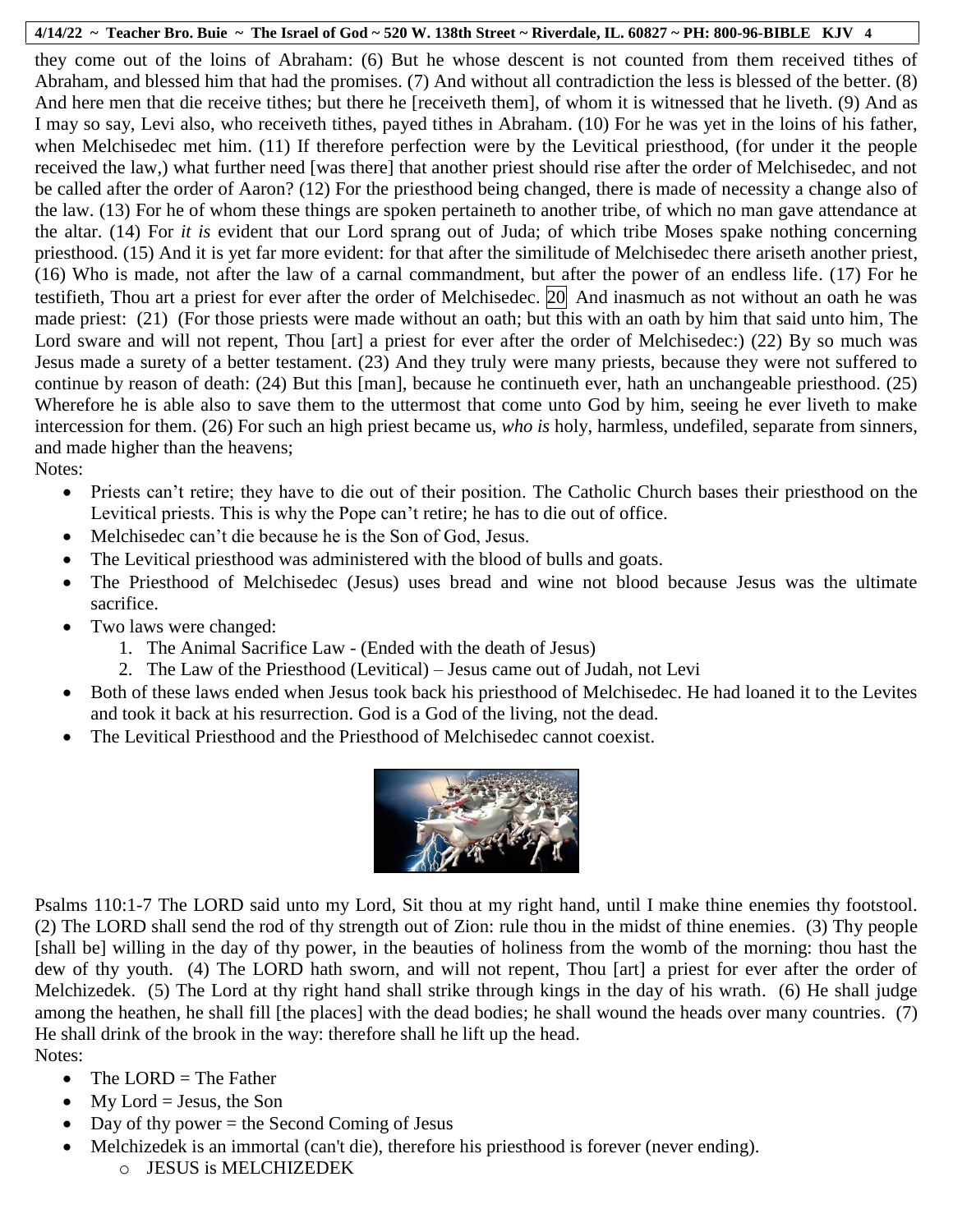Hebrews 10:1-5 For the law having a shadow of good things to come, [and] not the very image of the things, can never with those sacrifices which they offered year by year continually make the comers thereunto perfect. (2) For then would they not have ceased to be offered? because that the worshippers once purged should have had no more conscience of sins. (3) But in those [sacrifices there is] a remembrance again [made] of sins every year. (4) For [it is] not possible that the blood of bulls and of goats should take away sins. (5) Wherefore when he cometh into the world, he saith, Sacrifice and offering thou wouldest not, but a body hast thou prepared me: Notes:

- Law = Animal Sacrifice law (This is the Law that was nailed to the cross, not the Commandments).
- $\bullet$  Body = the body the Father created for Jesus to inhabit.
- $\bullet$  Perfect = to become God



Hebrews 2:9-11, 14-18 But we see Jesus, who was made a little lower than the angels for the suffering of death, crowned with glory and honour; that he by the grace of God should taste death for every man. (10) For it became him, for whom *are* all things, and by whom *are* all things, in bringing many sons unto glory, to make the captain of their salvation perfect through sufferings. (11) For both he that sanctifieth and they who are sanctified *are* all of one: for which cause he is not ashamed to call them brethren, |14| Forasmuch then as the children are partakers of flesh and blood, he also himself likewise took part of the same; that through death he might destroy him that had the power of death, that is, the devil; (15) And deliver them who through fear of death were all their lifetime subject to bondage. (16) For verily he took not on [him the nature of] angels; but he took on [him] the seed of Abraham. (17) Wherefore in all things it behoved him to be made like unto [his] brethren, that he might be a merciful and faithful high priest in things [pertaining] to God, to make reconciliation for the sins of the people. (18) For in that he himself hath suffered being tempted, he is able to succour them that are tempted. Notes:

- Little lower than the angels = becoming MAN so he could die for our sins.
- $\bullet$  Sanctified = Set apart

Genesis 22:1-2, 9-12, 15-18 And it came to pass after these things, that God did tempt Abraham, and said unto him, Abraham: and he said, Behold, *here* I *am*. (2) And he said, Take now thy son, thine only *son* Isaac, whom thou lovest, and get thee into the land of Moriah; and offer him there for a burnt offering upon one of the mountains which I will tell thee of. **9** And they came to the place which God had told him of; and Abraham built an altar there, and laid the wood in order, and bound Isaac his son, and laid him on the altar upon the wood. (10) And Abraham stretched forth his hand, and took the knife to slay his son. (11) And the angel of the LORD called unto him out of heaven, and said, Abraham, Abraham: and he said, Here *am* I. (12) And he said, Lay not thine hand upon the lad, neither do thou any thing unto him: for now I know that thou fearest God, seeing thou hast not withheld thy son, thine only *son* from me. 15 And the angel of the LORD called unto Abraham out of heaven the second time, (16) And said, By myself have I sworn, saith the LORD, for because thou hast done this thing, and hast not withheld thy son, thine only *son*: (17) That in blessing I will bless thee, and in multiplying I will multiply thy seed as the stars of the heaven, and as the sand which *is* upon the sea shore; and thy seed shall possess the gate of his enemies; (18) And in thy seed shall all the nations of the earth be blessed; because thou hast obeyed my voice. Notes:

- 
- Isaac is called Abraham's only son because he is the son of the covenant, not Ishmael (father of the Arabs).
- $\bullet$  Thy seed =
	- o (Physical) Abraham's children [of the covenant] is Israel
	- o (Spiritual) Jesus (All nations shall be blessed by him)
- God communicates through his holy angels. No man has heard the Father's voice at any time.
- If you are not in a covenant with God, he doesn't know you.
- Because Abraham believed (had faith) God, all the nations will be blessed.

Galatians 3:15-17, 21-23 Brethren, I speak after the manner of men; Though *it be* but a man's covenant, yet *if it be*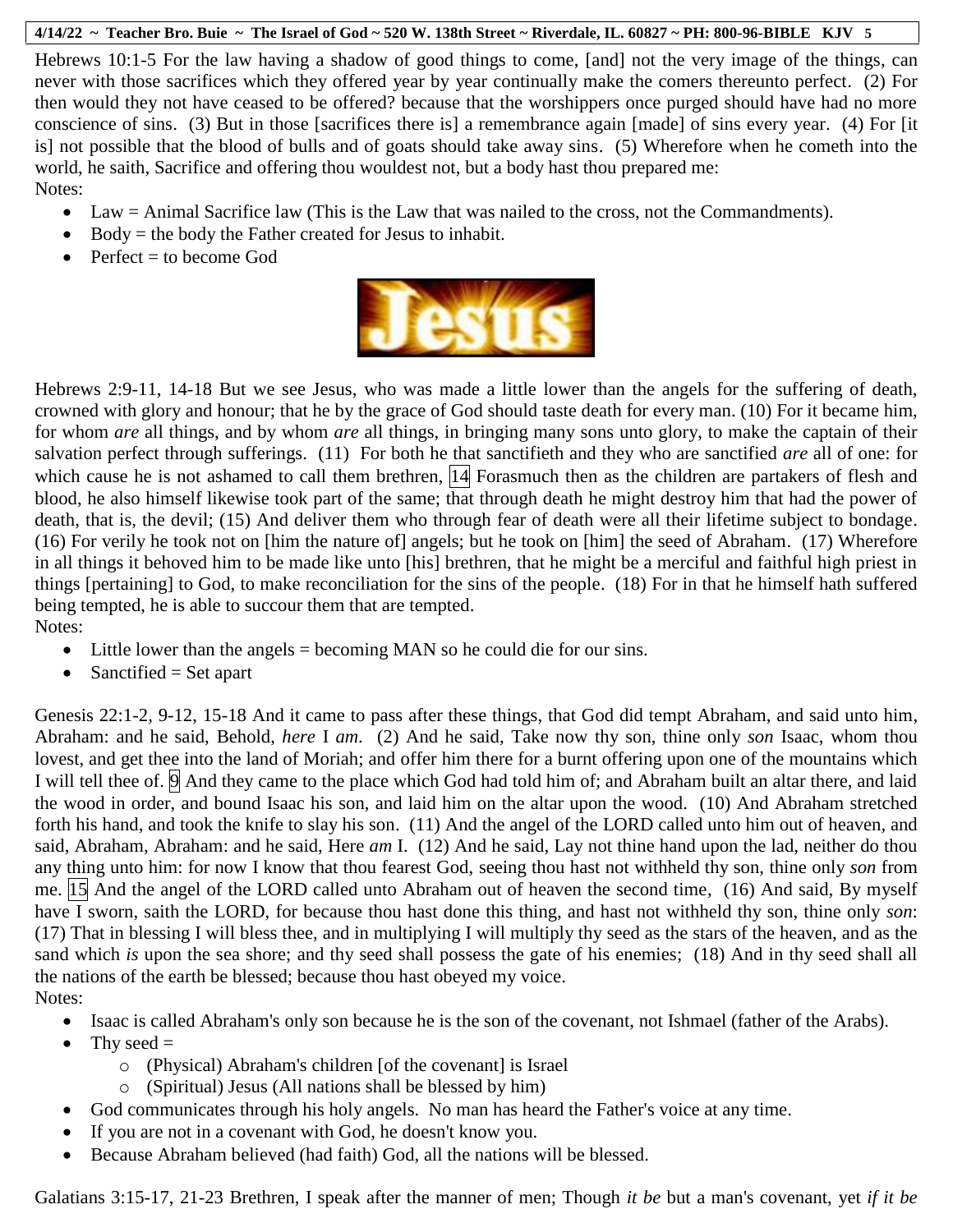confirmed, no man disannul leth, or addeth thereto. (16) Now to Abraham and his seed were the promises made. He saith not, And to seeds, as of many; but as of one, And to thy seed, which is Christ. (17) And this I say, *that* the covenant, that was confirmed before of God in Christ, the law, which was four hundred and thirty years after, cannot disannul, that it should make the promise of none effect. 21 *Is* the law then against the promises of God? God forbid: for if there had been a law given which could have given life, verily righteousness should have been by the law. (22) But the scripture hath concluded all under sin, that the promise by faith of Jesus Christ might be given to them that believe. (23) But before faith came, we were kept under the law, shut up unto the faith which should afterwards be revealed.

Notes:

- Covenant = the covenant between God and Abraham.
- Confirmed  $=$  established, set, complete
- Law that came 400 years later  $=$  Animal Sacrifice
- $\bullet$  Disannul = cast off, bring to naught, reject
- The Law that is not against the promises (Salvation) of God is the Royal Law (The Ten Commandments).
- $\bullet$  Faith = Belief in Jesus
- Abraham has a Spiritual (Jesus) and Physical (Israel) seed.

Hebrews 10:6-10 In burnt offerings and sacrifices for sin thou hast had no pleasure. (7) Then said I, Lo, I come (in the volume of the book it is written of me,) to do thy will, O God. (8) Above when he said, Sacrifice and offering and burnt offerings and [offering] for sin thou wouldest not, neither hadst pleasure [therein]; which are offered by the law; (9) Then said he, Lo, I come to do thy will, O God. He taketh away the first, that he may establish the second. (10) By the which will we are sanctified through the offering of the body of Jesus Christ once [for all]. Notes:

- God had no pleasure in animal sacrifices.
- $I = Jesus$
- $\bullet$  O God = The Father
- $\bullet$  Law = Animal Sacrifice law which was added because of sin.
- Jesus removed the old covenant when he was sacrificed for us.
- $\bullet$  1<sup>st</sup> Covenant = blood of bulls & goats administered by the Levites
- $2<sup>nd</sup> Covenant = blood of Jesus (He was the last sin offering) through baptism$



Isaiah 53:1-6, 9-12 Who hath believed our report? and to whom is the arm of the LORD revealed? (2) For he shall grow up before him as a tender plant, and as a root out of a dry ground: he hath no form nor comeliness; and when we shall see him, [there is] no beauty that we should desire him. (3) He is despised and rejected of men; a man of sorrows, and acquainted with grief: and we hid as it were [our] faces from him; he was despised, and we esteemed him not. (4) Surely he hath borne our griefs, and carried our sorrows: yet we did esteem him stricken, smitten of God, and afflicted. (5) But he [was] wounded for our transgressions, [he was] bruised for our iniquities: the chastisement of our peace [was] upon him; and with his stripes we are healed. (6) All we like sheep have gone astray; we have turned every one to his own way; and the LORD hath laid on him the iniquity of us all.  $\Theta$  And he made his grave with the wicked, and with the rich in his death; because he had done no violence, neither [was any] deceit in his mouth. (10) Yet it pleased the LORD to bruise him; he hath put [him] to grief: when thou shalt make his soul an offering for sin, he shall see [his] seed, he shall prolong [his] days, and the pleasure of the LORD shall prosper in his hand. (11) He shall see of the travail of his soul, [and] shall be satisfied: by his knowledge shall my righteous servant justify many; for he shall bear their iniquities. (12) Therefore will I divide him [a portion] with the great, and he shall divide the spoil with the strong; because he hath poured out his soul unto death: and he was numbered with the transgressors; and he bare the sin of many, and made intercession for the transgressors.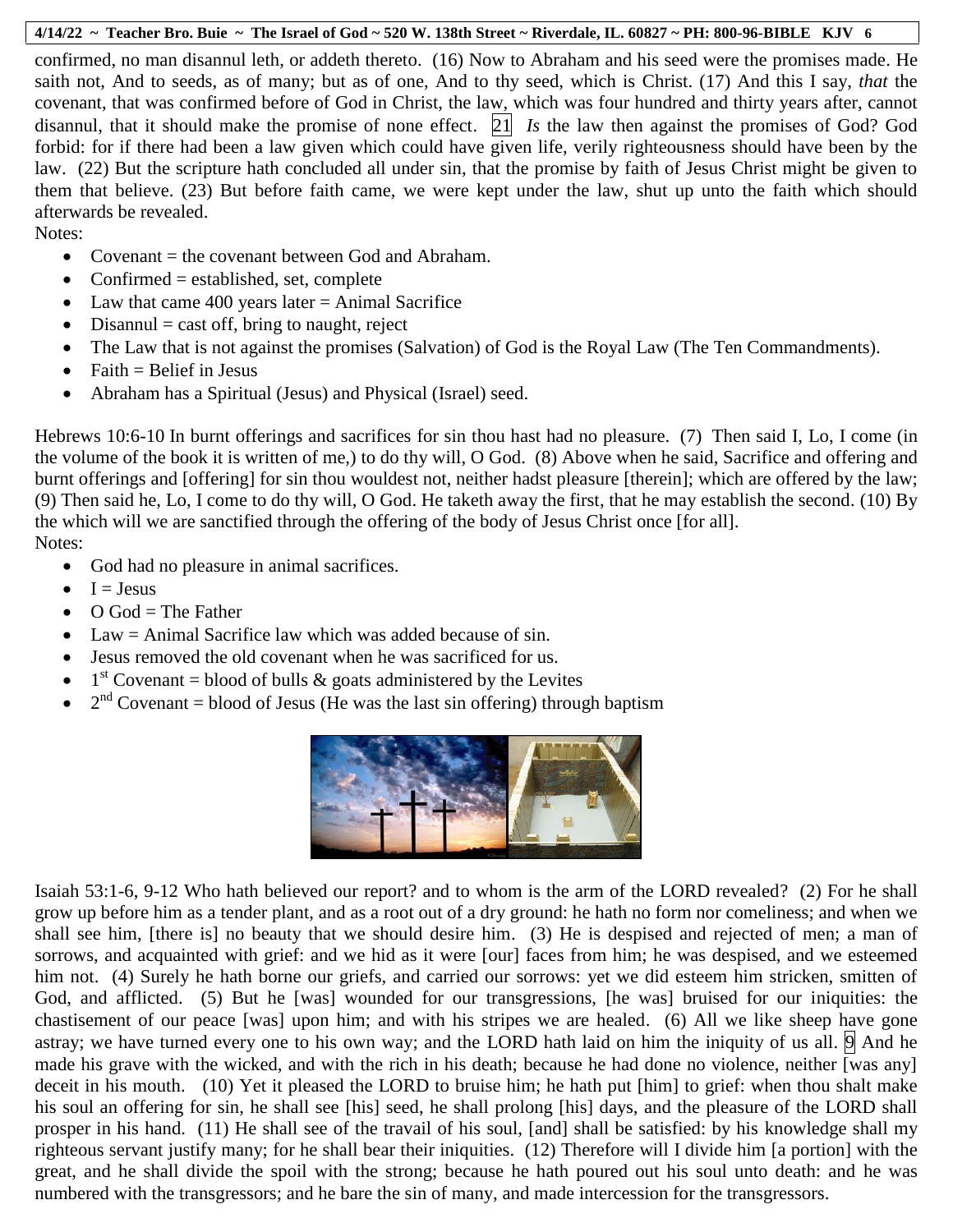Notes:

- Arm of the Lord = Jesus (He committed no sin)
- $\bullet$  Iniquity = Sin/Transgressions
- Soul & Body are one in the same.
- $\bullet$  The Great = The Father
- $\bullet$  The Strong = The Saints
- $\bullet$  The travail of his soul = Fruit of his labors, crucifixion
- Numbered with the transgressors  $= 2$  thieves
- $\bullet$  Intercession = Intervention/Paid the price
- $\bullet$  Transgressors = Sinners
- Everyone has gone astray; therefore all of us are in need of repentance.

Matthew 27:35-37, 45-46, 50-51 And they crucified him, and parted his garments, casting lots: that it might be fulfilled which was spoken by the prophet, They parted my garments among them, and upon my vesture did they cast lots. (36) And sitting down they watched him there; (37) And set up over his head his accusation written, THIS IS JESUS THE KING OF THE JEWS. 45 Now from the sixth hour there was darkness over all the land unto the ninth hour. (46) And about the ninth hour Jesus cried with a loud voice, saying, Eli, Eli, lama sabachthani? that is to say, My God, my God, why hast thou forsaken me? 50 Jesus, when he had cried again with a loud voice, yielded up the ghost.  $(51)$  And, behold, the veil of the temple was rent in twain from the top to the bottom; and the earth did quake, and the rocks rent; {Ref. Psalms 22}

Notes:

- $\bullet$  6th hour = 12 PM
- $\bullet$  9th hour = 3 PM
- From 12 Noon to 3PM it was dark on the Earth
- Yielded up the ghost  $=$  died
- $\bullet$  Veil of the temple rent in twain (ripped in two from top to bottom) = end of Animal Sacrifice



Leviticus 4:1-6, 13-20 And the LORD spake unto Moses, saying, (2) Speak unto the children of Israel, saying, If a soul shall sin through ignorance against any of the commandments of the LORD [concerning things] which ought not to be done, and shall do against any of them: (3) If the priest that is anointed do sin according to the sin of the people; then let him bring for his sin, which he hath sinned, a young bullock without blemish unto the LORD for a sin offering. (4) And he shall bring the bullock unto the door of the tabernacle of the congregation before the LORD; and shall lay his hand upon the bullock's head, and kill the bullock before the LORD. (5) And the priest that is anointed shall take of the bullock's blood, and bring it to the tabernacle of the congregation: (6) And the priest shall dip his finger in the blood, and sprinkle of the blood seven times before the LORD, before the vail of the sanctuary. 13 And if the whole congregation of Israel sin through ignorance, and the thing be hid from the eyes of the assembly, and they have done [somewhat against] any of the commandments of the LORD [concerning things] which should not be done, and are guilty; (14) When the sin, which they have sinned against it, is known, then the congregation shall offer a young bullock for the sin, and bring him before the tabernacle of the congregation. (15) And the elders of the congregation shall lay their hands upon the head of the bullock before the LORD: and the bullock shall be killed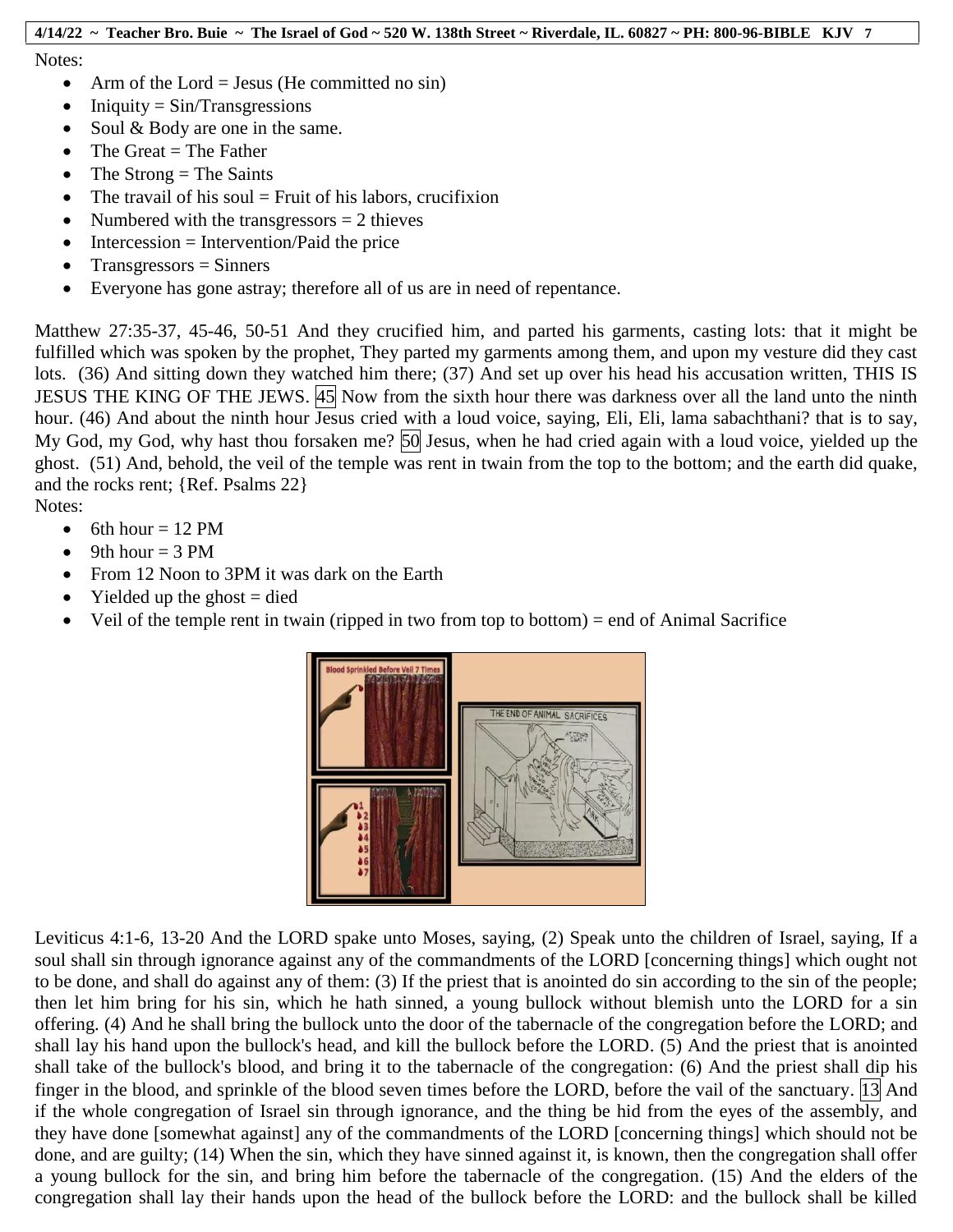before the LORD. (16) And the priest that is anointed shall bring of the bullock's blood to the tabernacle of the congregation: (17) And the priest shall dip his finger [in some] of the blood, and sprinkle [it] seven times before the LORD, [even] before the vail. (18) And he shall put *some* of the blood upon the horns of the altar which *is* before the LORD, that *is* in the tabernacle of the congregation, and shall pour out all the blood at the bottom of the altar of the burnt offering, which *is at* the door of the tabernacle of the congregation. (19) And he shall take all his fat from him, and burn *it* upon the altar. (20) And he shall do with the bullock as he did with the bullock for a sin offering, so shall he do with this: and the priest shall make an atonement for them, and it shall be forgiven them. Notes:

- Due to the termination of the Animal Sacrifice Law there was nowhere to sprinkle the blood and no need to kill animals anymore for sin. This is the law that was nailed to the cross.
- Why was the blood sprinkled 7 times? Because God gave mankind 7 days (7000 years) to get it right and repent. We don't pray to Jesus, we pray to the Father in Jesus (the mediator/high priest) name.
- Jesus (the LAMB) was our sacrifice and he died for all of mankind.



Hebrews 10:11-22, 26-27 And every priest standeth daily ministering and offering oftentimes the same sacrifices, which can never take away sins: (12) But this man, after he had offered one sacrifice for sins for ever, sat down on the right hand of God; (13) From henceforth expecting till his enemies be made his footstool. (14) For by one offering he hath perfected for ever them that are sanctified. (15) Whereof the Holy Ghost also is a witness to us: for after that he had said before, (16) This is the covenant that I will make with them after those days, saith the Lord, I will put my laws into their hearts, and in their minds will I write them; (17) And their sins and iniquities will I remember no more. (18) Now where remission of these [is, there is] no more offering for sin. (19) Having therefore, brethren, boldness to enter into the holiest by the blood of Jesus, (20) By a new and living way, which he hath consecrated for us, through the veil, that is to say, his flesh; (21) And *having* an high priest over the house of God; (22) Let us draw near with a true heart in full assurance of faith, having our hearts sprinkled from an evil conscience, and our bodies washed with pure water. 26 For if we sin wilfully after that we have received the knowledge of the truth, there remaineth no more sacrifice for sins, (27) But a certain fearful looking for of judgment and fiery indignation, which shall devour the adversaries.

## Notes:

- $\bullet$  Sanctified = Set apart
- The Veil = Jesus' body/flesh
- Once he died on the cross and was resurrected, he became the High Priest (Melchizedek) again. He loaned his priesthood to Levi and took it back. Now, we are to pray to the Father in Jesus' name.
- $\bullet$  Fiery indignation = Lake of fire
- Jesus died once and will not die again; therefore there is no more sacrifice for sin.
- Every year on Passover is to remind us that Jesus died for us.
- If you sin willfully you will die for yourself.
- Pure water  $=$  Word of God

Romans 10:1-4 Brethren, my heart's desire and prayer to God for Israel is, that they might be saved. (2) For I bear them record that they have a zeal of God, but not according to knowledge. (3) For they being ignorant of God's righteousness, and going about to establish their own righteousness, have not submitted themselves unto the righteousness of God. (4) For Christ [is] the end of the law for righteousness to every one that believeth. Notes:

- Law  $=$  Animal Sacrifice law
- $\bullet$  End of the law = End of the law of animal sacrifice when he died on the cross for our sins.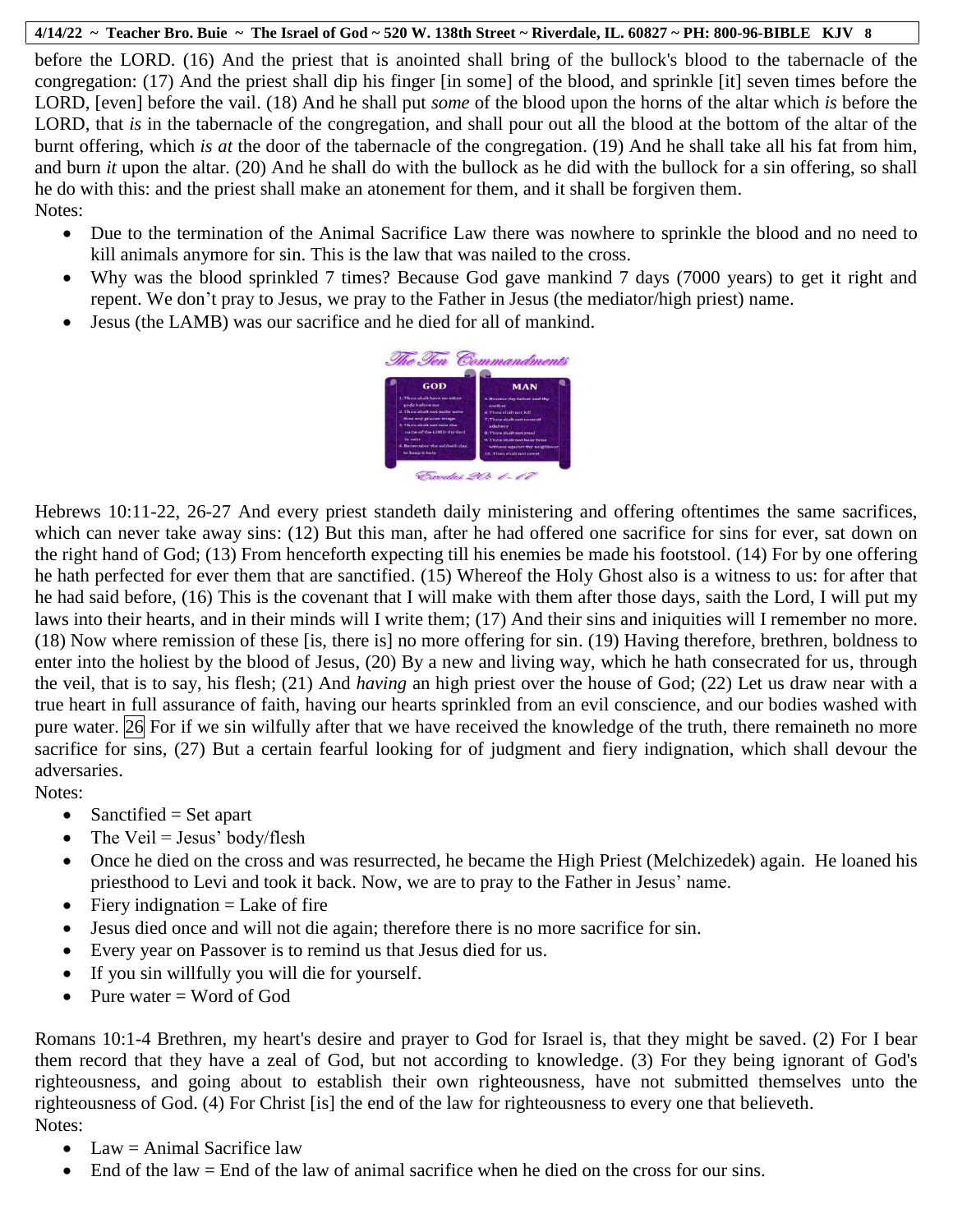John 19:30-31, 41-42 When Jesus therefore had received the vinegar, he said, It is finished: and he bowed his head, and gave up the ghost. (31) The Jews therefore, because it was the preparation, that the bodies should not remain upon the cross on the sabbath day, (for that sabbath day was an high day,) besought Pilate that their legs might be broken, and [that] they might be taken away.  $\overline{41}$  Now in the place where he was crucified there was a garden; and in the garden a new sepulchre, wherein was never man yet laid. (42) There laid they Jesus therefore because of the Jews' preparation day; for the sepulchre was nigh at hand.

- Notes:
	- Gave up the ghost  $=$  died
	- $\bullet$  High day = 1st day of Unleavened Bread, which is a Sabbath day.
		- o It's a 'high Sabbath' because it's one of the 7 annual Sabbath days.
	- Good Friday came into existence because the Gentiles didn't understand the annual 7 Sabbaths and mistook the high Sabbath for the weekly Sabbath. This is why to this day people think Jesus died on Friday instead of Wednesday (the midst of the week).
	- Preparation day  $=$  Passover; the day that the people prepared for the feast of Unleavened Bread.



Daniel 9:25-27 Know therefore and understand, [that] from the going forth of the commandment to restore and to build Jerusalem unto the Messiah the Prince [shall be] seven weeks, and threescore and two weeks: the street shall be built again, and the wall, even in troublous times. (26) And after threescore and two weeks shall Messiah be cut off, but not for himself: and the people of the prince that shall come shall destroy the city and the sanctuary; and the end thereof [shall be] with a flood, and unto the end of the war desolations are determined. (27) And he shall confirm the covenant with many for one week: and in the midst of the week he shall cause the sacrifice and the oblation to cease, and for the overspreading of abominations he shall make [it] desolate, even until the consummation, and that determined shall be poured upon the desolate.

Notes:

- $\bullet$  Messiah = Anointed One/Christ
- $\bullet$  Cut off = killed
- People of the prince  $=$  Romans (They laid Jerusalem to the ground in 70 AD.)
- $\bullet$  Prince = Satan
- $\bullet$  Midst of the week = Wednesday (Literally) and Three and half years (Prophetically)
- He (Jesus) came to confirm the covenant God made with Abraham.
- In the midst of Jesus' teaching he was killed on the cross. He taught from the age of 30 to 33  $\frac{1}{2}$  which means he taught for 3 ½ years and will finish the other half (3 ½ years) in the wilderness after he returns.

Matthew 12:38-40 Then certain of the scribes and of the Pharisees answered, saying, Master, we would see a sign from thee. (39) But he answered and said unto them, An evil and adulterous generation seeketh after a sign; and there shall no sign be given to it, but the sign of the prophet Jonas: (40) For as Jonas was three days and three nights in the whale's belly; so shall the Son of man be three days and three nights in the heart of the earth. Notes:

 $\bullet$  Heart of the earth = the grave

John 20:1-2 The first [day] of the week cometh Mary Magdalene early, when it was yet dark, unto the sepulchre, and seeth the stone taken away from the sepulchre. (2) Then she runneth, and cometh to Simon Peter, and to the other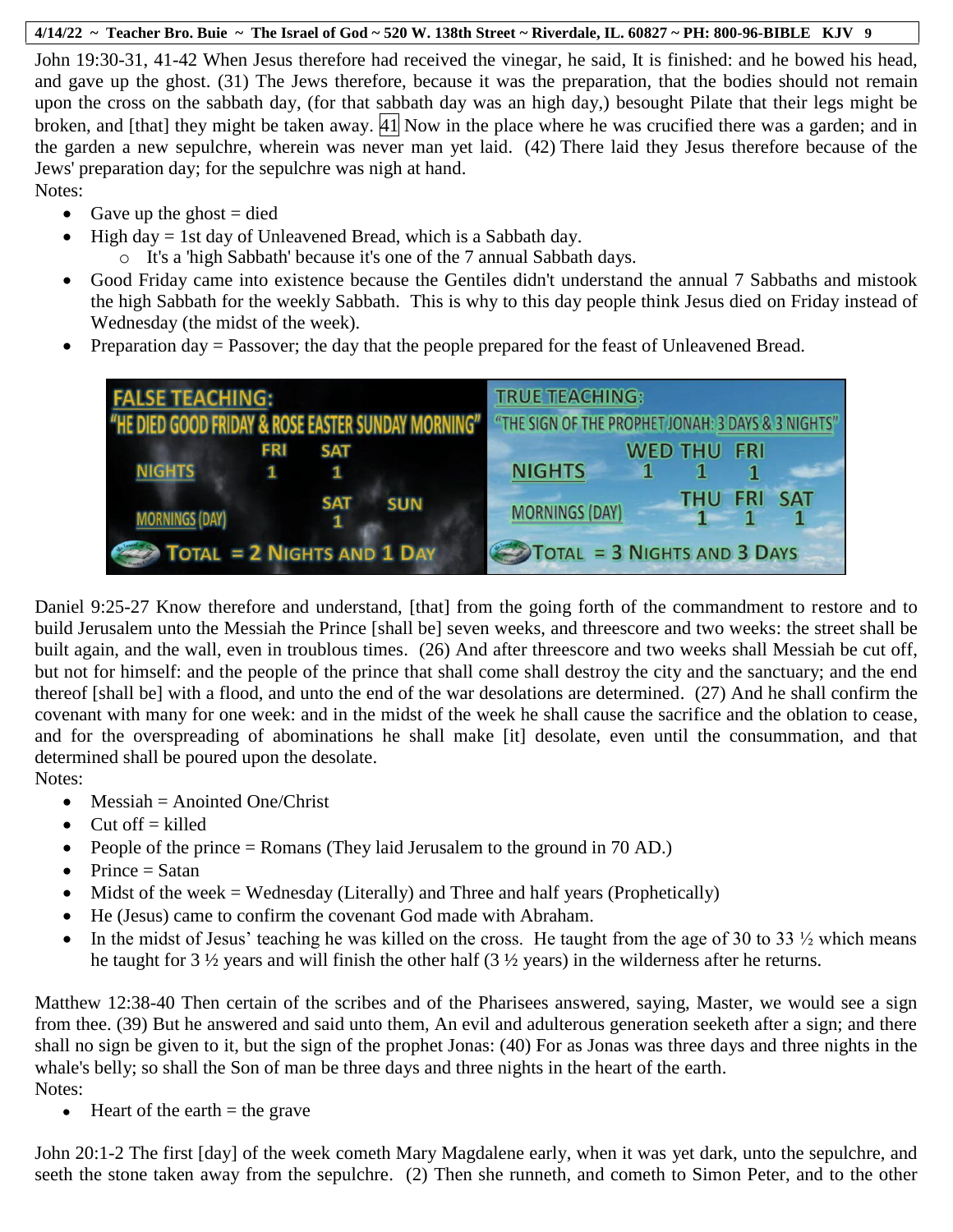disciple, whom Jesus loved, and saith unto them, They have taken away the Lord out of the sepulchre, and we know not where they have laid him.

Notes:

- First day of the week  $=$  Sunday
- $\bullet$  Yet = Still
- Jesus had already risen by the time Mary showed up. He rose just before the end of the weekly Sabbath.
- Easter and Sunday worship is pagan. The pagan's worship the Sun in the sky, not the Son of God.

Exodus 12:43-49 And the LORD said unto Moses and Aaron, This [is] the ordinance of the passover: There shall no stranger eat thereof: (44) But every man's servant that is bought for money, when thou hast circumcised him, then shall he eat thereof. (45) A foreigner and an hired servant shall not eat thereof. (46) In one house shall it be eaten; thou shalt not carry forth ought of the flesh abroad out of the house; neither shall ye break a bone thereof. (47) All the congregation of Israel shall keep it. (48) And when a stranger shall sojourn with thee, and will keep the passover to the LORD, let all his males be circumcised, and then let him come near and keep it; and he shall be as one that is born in the land: for no uncircumcised person shall eat thereof. (49) One law shall be to him that is homeborn, and unto the stranger that sojourneth among you.

Notes:

- $\bullet$  Stranger = Non-Israelite
- Bought with money = Purchased with the precious blood of Jesus Christ. You have to be baptized in Jesus' name to be under his blood. All males must be circumcised to partake of the Passover.
- $\bullet$  Home born = Israelites



Puffed up  $=$  Old Leaven (Sin)

1 Corinthians 5:7 Purge out therefore the old leaven, that ye may be a new lump, as ye are unleavened. For even Christ our passover is sacrificed for us: (8) Therefore let us keep the feast, not with old leaven, neither with the leaven of malice and wickedness; but with the unleavened bread of sincerity and truth. Notes:

- $\bullet$  Old leaven = Old Sin
- New Lump = New Creature/Servant of God
- $\bullet$  Unleavened  $=$  Without sin
- $\bullet$  Christ our Passover = Jesus, the Lamb of God
- To hide under the blood of Jesus, you have to keep his commandments (The Royal Law, Ten Commandments) and for men, you must be circumcised in the flesh. All servants (male & female) must be circumcised in the heart (mind).

Galatians 3:25-29 But after that faith is come, we are no longer under a schoolmaster. (26) For ye are all the children of God by faith in Christ Jesus. (27) For as many of you as have been baptized into Christ have put on Christ. (28) There is neither Jew nor Greek, there is neither bond nor free, there is neither male nor female: for ye are all one in Christ Jesus. (29) And if ye *be* Christ's, then are ye Abraham's seed, and heirs according to the promise. Notes:

- $\bullet$  Put on Christ = being baptized in his name and walking in the Commandments of God.
- $\bullet$  Abraham's seed = everyone who has been baptized in Jesus' name and keeping his commandments.
- There are some Physical seeds of Abraham who kick against Jesus. They are not in a covenant with Abraham and are not Abraham's Seed according to the promise.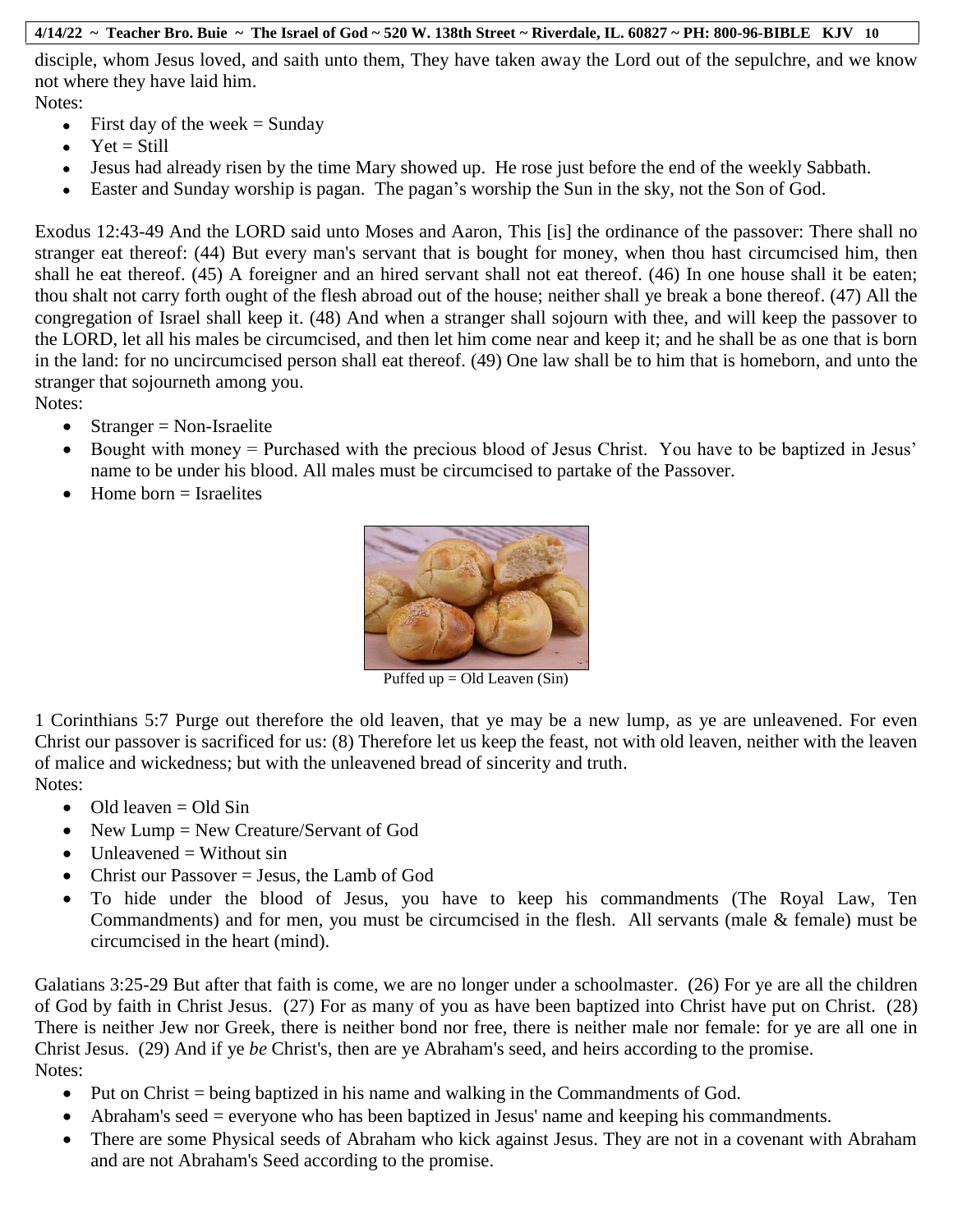

Genesis 17:1-14 And when Abram was ninety years old and nine, the LORD appeared to Abram, and said unto him, I *am* the Almighty God; walk before me, and be thou perfect. (2) And I will make my covenant between me and thee, and will multiply thee exceedingly. (3) And Abram fell on his face: and God talked with him, saying, (4) As for me, behold, my covenant *is* with thee, and thou shalt be a father of many nations. (5) Neither shall thy name any more be called Abram, but thy name shall be Abraham; for a father of many nations have I made thee. (6) And I will make thee exceeding fruitful, and I will make nations of thee, and kings shall come out of thee. (7) *And I will establish my covenant between me and thee and thy seed after thee in their generations for an everlasting covenant, to be a God unto thee, and to thy seed after thee*. (8) And I will give unto thee, and to thy seed after thee, the land wherein thou art a stranger, all the land of Canaan, for an everlasting possession; and I will be their God. (9) And God said unto Abraham, Thou shalt keep my covenant therefore, thou, and thy seed after thee in their generations. (10) This *is* my covenant, which ye shall keep, between me and you and thy seed after thee; Every man child among you shall be circumcised. (11) And ye shall circumcise the flesh of your foreskin; and it shall be a token of the covenant betwixt me and you. (12) And he that is eight days old shall be circumcised among you, every man child in your generations, he that is born in the house, or bought with money of any stranger, which *is* not of thy seed. (13) He that is born in thy house, and he that is bought with thy money, must needs be circumcised: and my covenant shall be in your flesh for an everlasting covenant. (14) And the uncircumcised man child whose flesh of his foreskin is not circumcised, that soul shall be cut off from his people; he hath broken my covenant. Notes:

- Perfect = Keep my laws and statutes
- $\bullet$  Ham = many
- Land of Canaan = Palestine (Israel)
- $\bullet$  Bought with money = Jesus' blood
- Because of sin, even the children of Israel had to be purchased with the blood of Jesus, and all males, strangers (non-Israelites) included must be circumcised.
- How can you as a man be purchased with the blood of Jesus and not be circumcised? You can't be a part of Abraham's household if you are not circumcised.

## **IN CONCLUSION**

God changes not, He is the same yesterday, today and forever. So, if you be Christ's, then are you Abraham's seed and heirs according to the promise. Therefore, i*f you want to take part of the REAL Passover, which is Jesus, you must be circumcised in the heart (mind) and in the flesh if you are a male, both Israel and the Stranger.* 

# *Extra Verses:*

Hebrews 9:14-20 How much more shall the blood of Christ, who through the eternal Spirit offered himself without spot to God, purge your conscience from dead works to serve the living God? (15) And for this cause he is the mediator of the new testament, that by means of death, for the redemption of the transgressions *that were* under the first testament, they which are called might receive the promise of eternal inheritance. (16) For where a testament *is,* there must also of necessity be the death of the testator. (17) For a testament *is* of force after men are dead: otherwise it is of no strength at all while the testator liveth. (18) Whereupon neither the first *testament* was dedicated without blood. (19) For when Moses had spoken every precept to all the people according to the law, he took the blood of calves and of goats, with water, and scarlet wool, and hyssop, and sprinkled both the book, and all the people, (20) Saying, This *is* the blood of the testament which God hath enjoined unto you.

Romans 15:8 Now I say that Jesus Christ was a minister of the circumcision for the truth of God, to confirm the promises *made* unto the fathers:

Acts 10:39-41 And we are witnesses of all things which he did both in the land of the Jews, and in Jerusalem; whom they slew and hanged on a tree: (40) Him God raised up the third day, and shewed him openly; (41) Not to all the people, but unto witnesses chosen before of God, [even] to us, who did eat and drink with him after he rose from the dead.